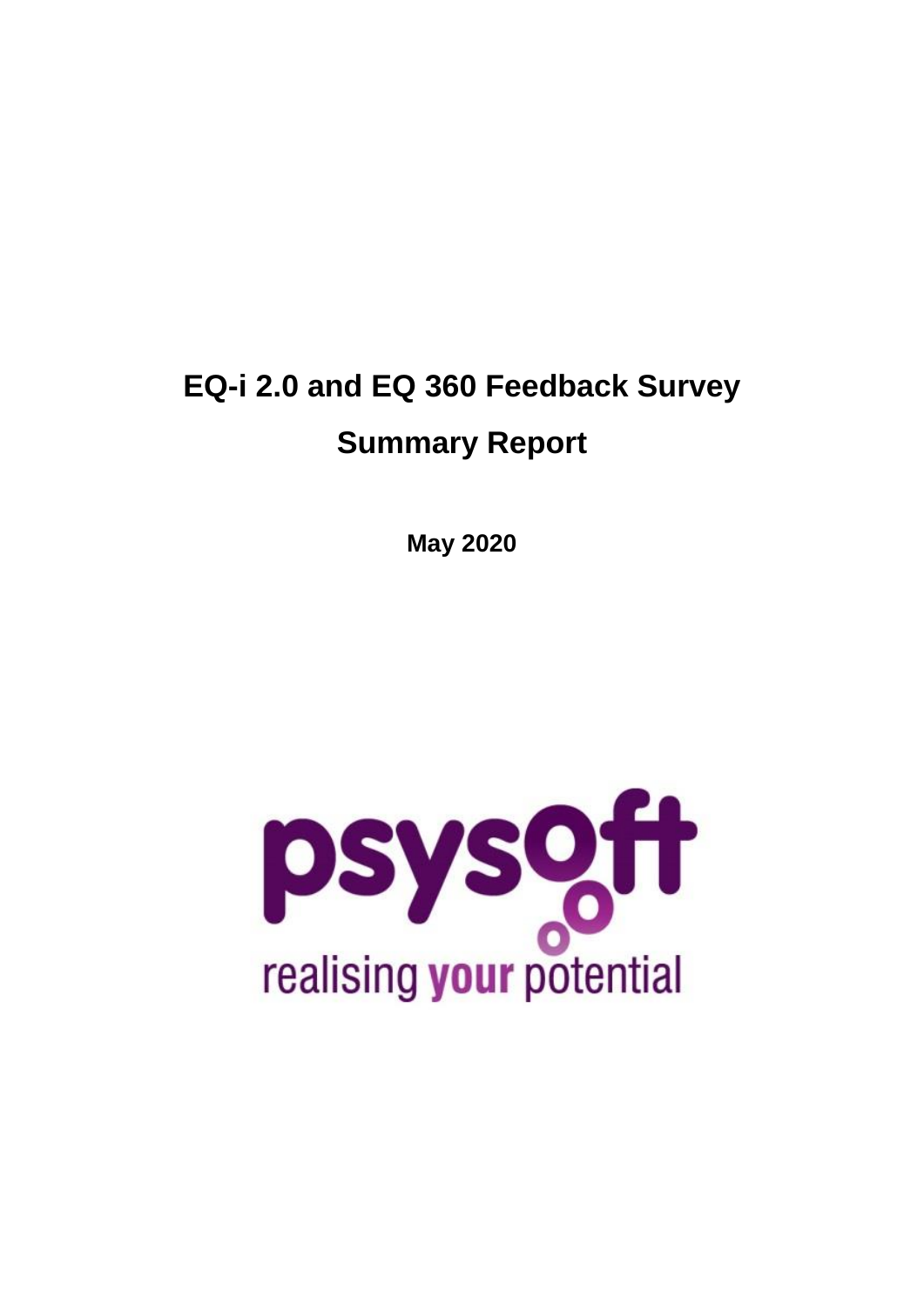In May 2020 Psysoft conducted a customer survey to capture feedback from their EQ-i 2.0 and EQ 360 clients.

This summary report highlights some of the key findings.



Report

Report

Report

Report

360 since qualifying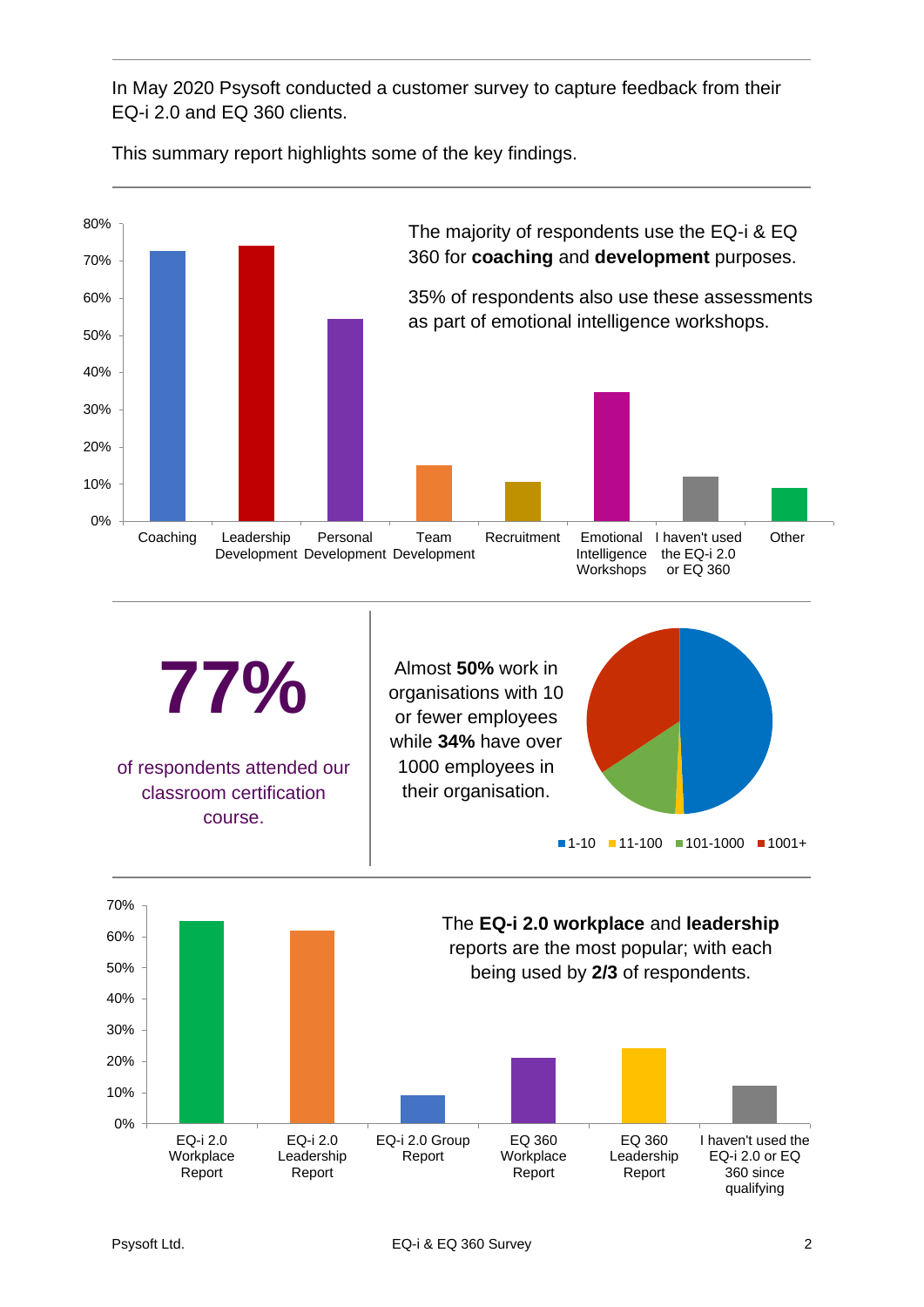



agreed or strongly agreed that they would recommend the EQ-i 2.0 & EQ 360.

**agreed** or **strongly agreed** that the EQ-i 2.0 is a useful tool.

More than **2/3** of respondents **agreed or strongly agreed** with the following statements:



**The EQ 360 is a useful tool.**

Below are some of the main challenges faced by our clients:

- Difficulty **getting clients to use this tool** over other psychometric assessments
- Finding the **system** difficult to navigate compared to other platforms
- Using the tool with clients who lack **self-awareness**
- **Cost** of the reports
- Deciding **when to send** clients their copy of the report